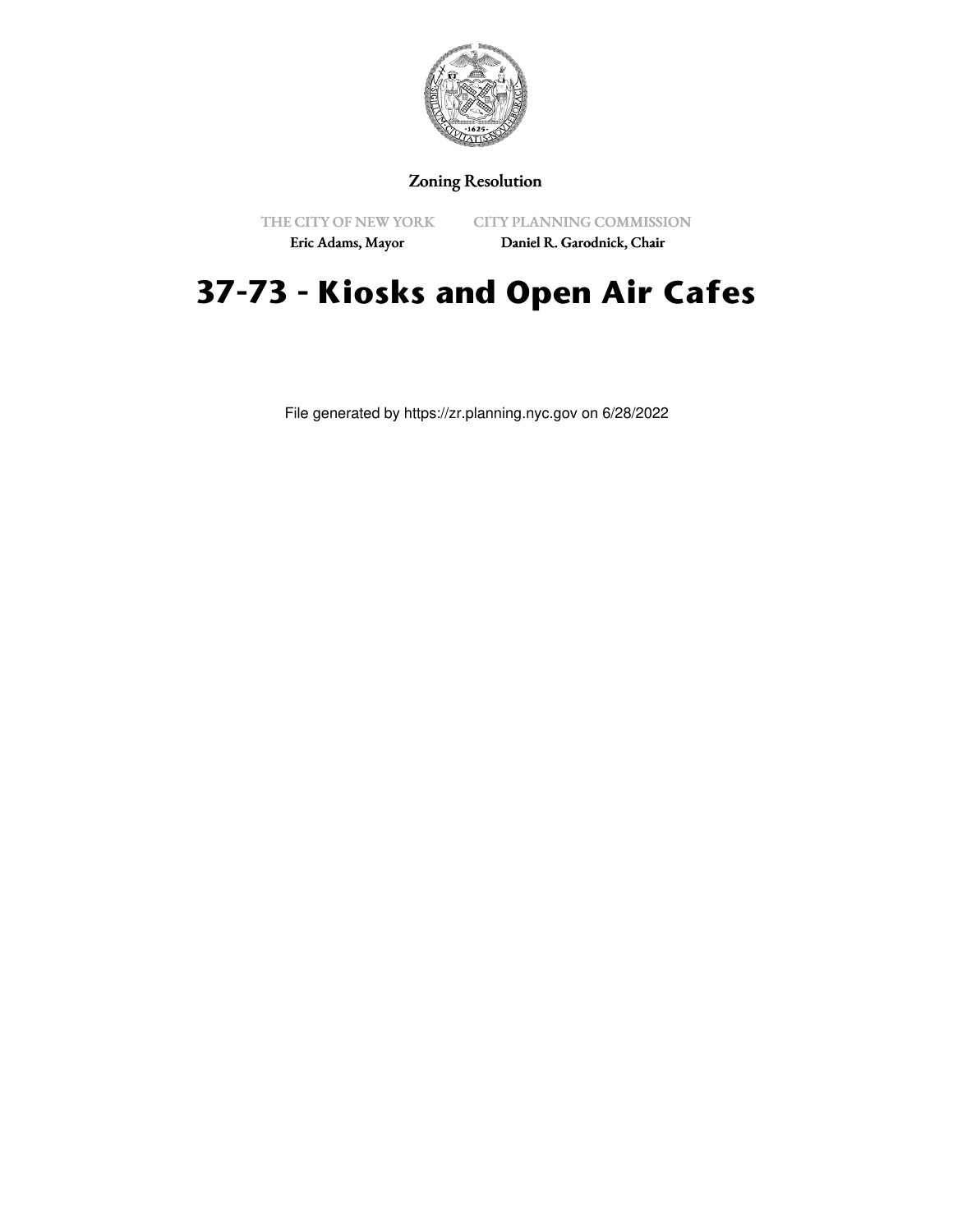## **37-73 - Kiosks and Open Air Cafes**

#### LAST AMENDED 6/21/2016

Kiosks and open air cafes may be placed within a #publicly accessible open area# upon certification, pursuant to this Section. Such features shall be treated as permitted obstructions. Only #uses# permitted by the applicable district regulations may occupy #publicly accessible open areas# or front on #publicly accessible open areas#.

### (a) Kiosks

Where a kiosk is provided, it shall be a one-story temporary or permanent structure that is substantially open and transparent as approved by the Department of Buildings in conformance with the Building Code. Kiosks, including roofed areas, shall not occupy an area in excess of 100 square feet per kiosk. One kiosk is permitted for every 5,000 square feet of #publicly accessible open area#, exclusive of areas occupied by other approved kiosks or open air cafes. Kiosk placement shall not impede or be located within any pedestrian circulation path. Any area occupied by a kiosk shall be excluded from the calculation of #floor area#. Kiosks may be occupied only by #uses# permitted by the applicable district regulations such as news, book or magazine stands, food or drink service, flower stands, information booths, or other activities that promote the public use and enjoyment of the #publicly accessible open area#. Any kitchen equipment shall be stored entirely within the kiosk.

Kiosks must be in operation and provide service a minimum of 225 days per year. However, kiosks may operate for fewer days in accordance with conditions set forth in paragraph (c) of this Section.

Notwithstanding the provisions of Section 32-41 (Enclosure Within Buildings), outdoor eating services or #uses# occupying kiosks may serve customers in a #publicly accessible open area# through open windows.

### (b) Open air cafes

Where an open air cafe is provided, it shall be a permanently unenclosed restaurant or eating or drinking place, permitted by applicable district regulations, which may have waiter or table service, and shall be open to the sky except that it may have umbrellas, temporary fabric roofs with no vertical supports in conformance with the Building Code, and removable heating lamps. Open air cafes shall occupy an aggregate area not more than 20 percent of the total area of the #publicly accessible open area#. #Publicly accessible open areas# less than 10 feet in width that are located between separate sections of the same open air cafe or between sections of an open air cafe and a kiosk that provides service for such cafe must be included in the calculation of the maximum aggregate area of the open air cafe. Open air cafes shall be located along the edge of the #publicly accessible open area#, except for open air cafes located within #publicly accessible open areas# greater than 30,000 square feet in area. Open air cafes may not occupy more than one third of any #street# frontage of the #publicly accessible open area# and may not contain any required circulation paths. An open air cafe must be accessible from all sides where there is a boundary with the remainder of the #publicly accessible open area#, except where there are planters or walls approved pursuant to a prior certification for an open air cafe. Subject to the foregoing exception, fences, planters, walls, fabric dividers or other barriers that separate open air cafe areas from the #publicly accessible open area# or sidewalk are prohibited. All furnishings of an open air cafe, including tables, chairs, bussing stations, and heating lamps, shall be completely removed from the #publicly accessible open area# when the open air cafe is not in active use, except that tables and chairs may remain in the #publicly accessible open area# if they are unsecured and may be used by the public without restriction. No kitchen equipment shall be installed within an open air cafe; kitchen equipment, however, may be contained in a kiosk adjoining an open air cafe. An open air cafe qualifying as a permitted obstruction shall be excluded from the definition of #floor area#.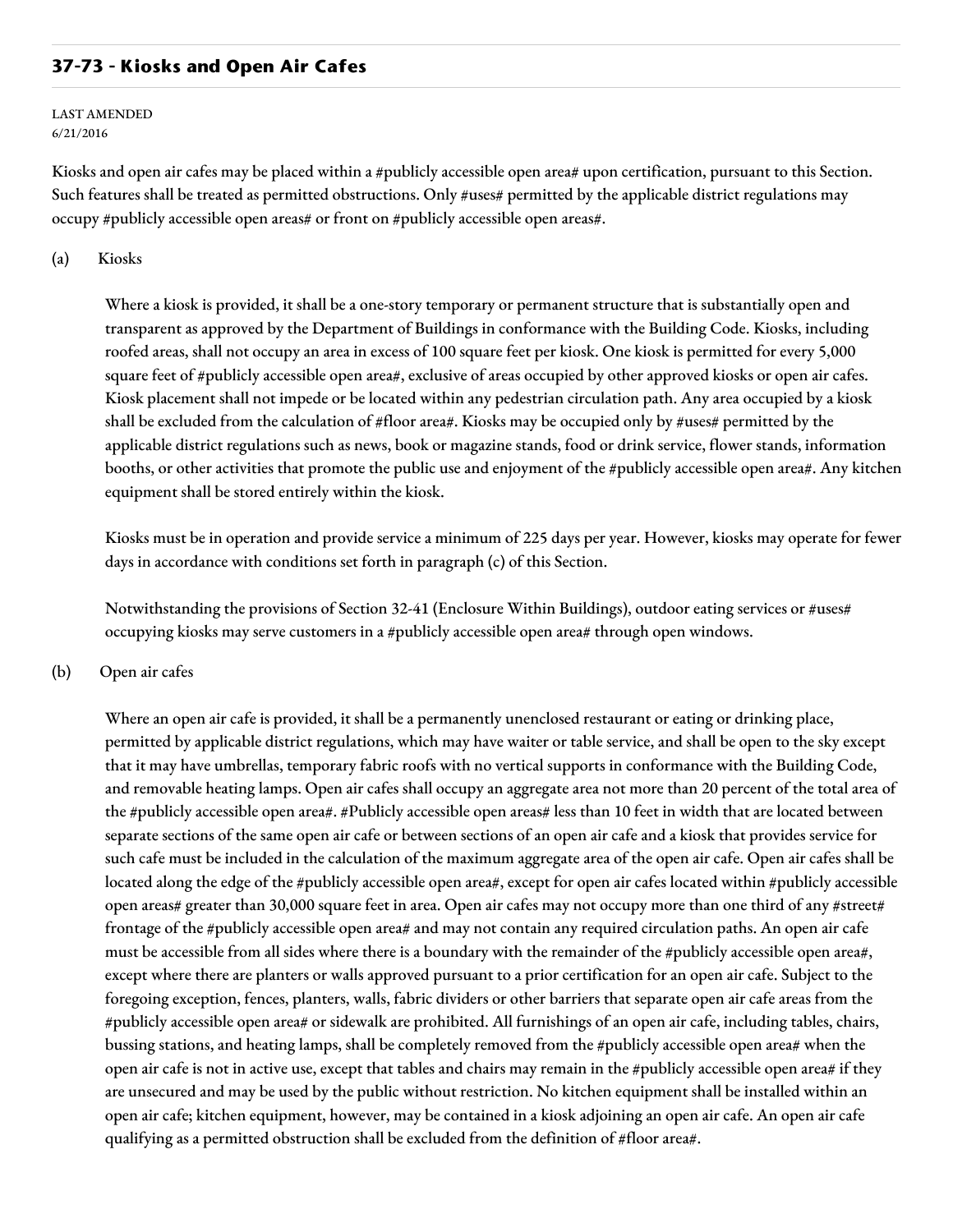The exterior corners of the border of the space to be occupied by an open air cafe shall be marked on the ground by a line painted with white latex traffic or zone marking paint. The line shall be one inch wide and three inches in length on each side of the cafe border from the point where the borders intersect at an angled corner. In addition, a line one inch wide and three inches long shall be marked on the ground at intervals of no more than five feet starting from the end point of the line marking the cafe corners.

Open air cafes must be in operation and provide service a minimum of 225 days per year.

Open air cafes shall be located at the same elevation as an adjoining #public plaza# and sidewalk area, except for platforms that shall not exceed six inches in height.

## (c) Certification

Kiosks and open air cafes may be placed within the area of a #publicly accessible open area# upon certification by the Chairperson of the City Planning Commission to the Commissioner of Buildings, that:

- (1) such #use# promotes public use and enjoyment of the #publicly accessible open area#;
- (2) such #use# complements desirable #uses# in the surrounding area;
- (3) the owner of such #use# or the #building# owner shall be responsible for the maintenance of such kiosk or open air cafe, which shall be located within areas designated on building plans as available for occupancy by such #uses# and no encroachment by a kiosk or open air cafe outside an area so designated shall be permitted;
- (4) such #use# does not adversely impact visual and physical access to and throughout the #publicly accessible open area#;
- (5) such #use#, when located within a #public plaza#, is provided in accordance with all the requirements set forth in this Section;
- (6) for kiosks and open air cafes located within an existing #publicly accessible open area#, such #use# is proposed as part of a general improvement of the #publicly accessible open area# where necessary, including as much landscaping and public seating as is feasible, in accordance with the standards for #public plazas#;
- (7) a #sign# shall be provided in public view within the cafe area indicating the days and hours of operation of such cafe; and
- (8) for kiosks that are in operation less than 225 days per year, an off-season plan has been submitted to the Chairperson showing that such kiosks will be completely removed from the #publicly accessible open area# when not in operation, that the area previously occupied by the kiosk is returned to public use and such area is in compliance with the applicable #publicly accessible open area# design standards.

## (d) Process

An application for certification shall be filed with the Chairperson of the City Planning Commission, and the Chairperson shall furnish a copy of the application for such certification to the affected Community Board at the earliest possible stage. The Chairperson will give due consideration to the Community Board's opinion as to the appropriateness of such a facility in the area and shall respond to such application for certification within 60 days of the application's receipt.

The Chairperson shall file any such certification with the City Council. The Council, within 20 days of such filing, may